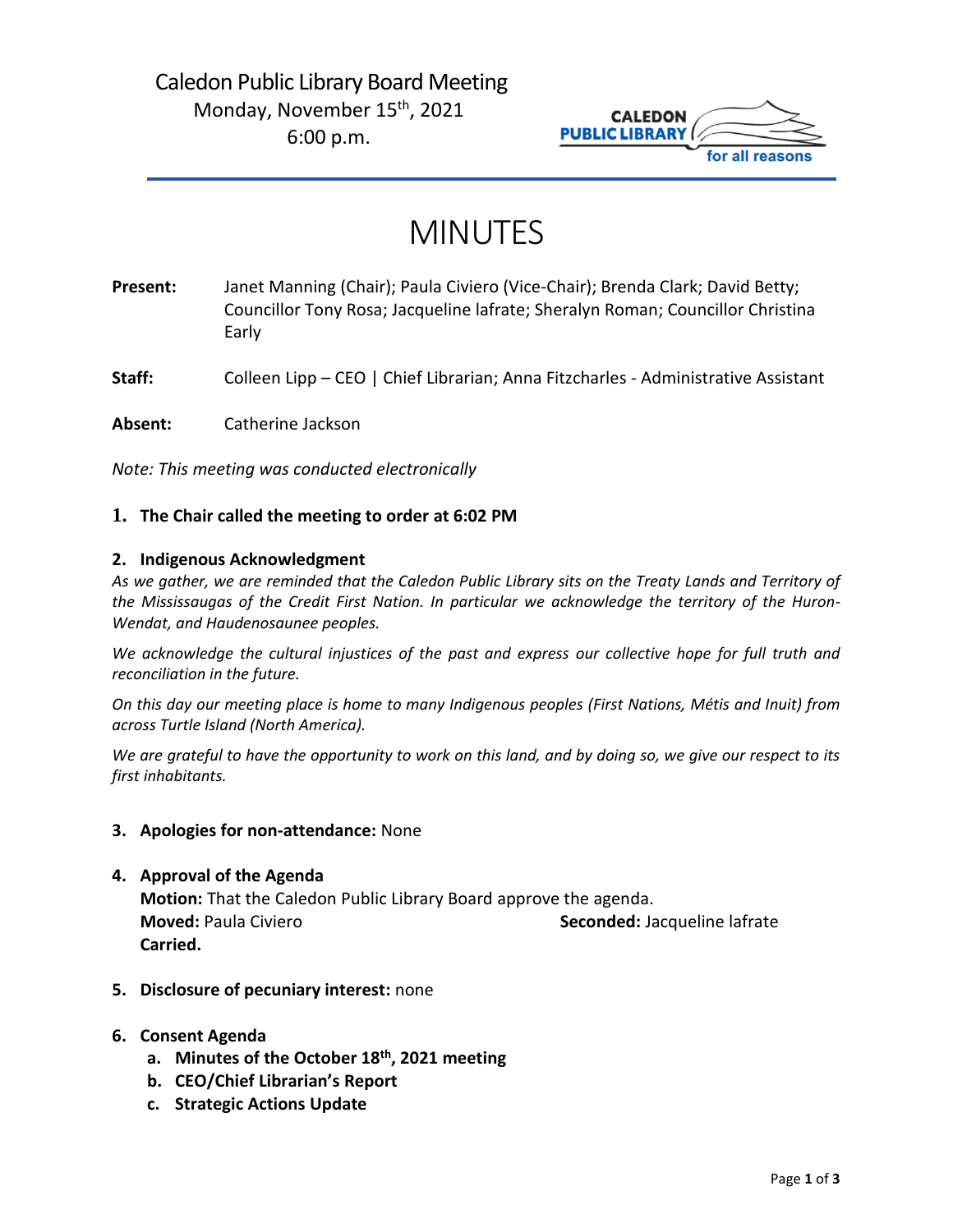**Motion:** That the Caledon Public Library Board receive all reports within the consent agenda.

**Moved:** Sheralyn Roman **Seconded**: Paula Civiero **Carried.** 

# **7. Business arising from the minutes:**

# **a. Board Meeting Evaluations**

The Board discussed the drafted meeting evaluation survey and confirmed that all members would be asked to next complete it following the March 2022 meeting.

*Councillor Tony Rosa joined the meeting at 6:10 PM*

#### **8. Staff Reports**

# **a. Treasurer's Report and Financial Statements**

**Motion**: That the Caledon Public Library Board receive the Treasurer's Report and related monthly financials; and,

That the Caledon Public Library Board approve the recommended revisions to the Library's 2022 Budget Proposal.

**Carried.**

**Moved:** Paula Civiero **Seconded:** Brenda Clarke

#### **b. Records Management and Retention Policy Report**

**Motion**: That the Caledon Public Library Board approve and adopt the revised Records Management and Retention Policy. **Moved:** David Betty **Seconded:** Jacqueline lafrate **Carried.** 

# **c. Schedule of 2022 Library Board Meetings**

**Motion:** That the Caledon Public Library Board receive and adopt the proposed schedule of Board meetings for 2022.

**Moved:** Councillor Christina Early **Seconded:** Councillor Tony Rosa **Carried.**

# **9. Board and Committee Reports**

# **a. Board Annual Assessment Report**

**Motion:** That the Caledon Public Library Board approve and adopt the Board Assessment Report, allowing for the completion of the online Board Self-Evaluation Questionnaire by all Board members in advance of November 29, 2021. **Moved:** Sheralyn Roman **Seconded: Brenda Clarke Seconded: Brenda Clarke** 

**Carried.**

# **10. Board Development**

# **a. Core Library Values Discussion – Commitment to Staff**

The CEO and Chief Librarian shared a short video highlighting the importance of an engaged workforce ([https://engageforsuccess.org/what-is-employee-engagement/\)](https://engageforsuccess.org/what-is-employee-engagement/), sparking a discussion of the Board and Management's role in delivering on their commitment to staff.